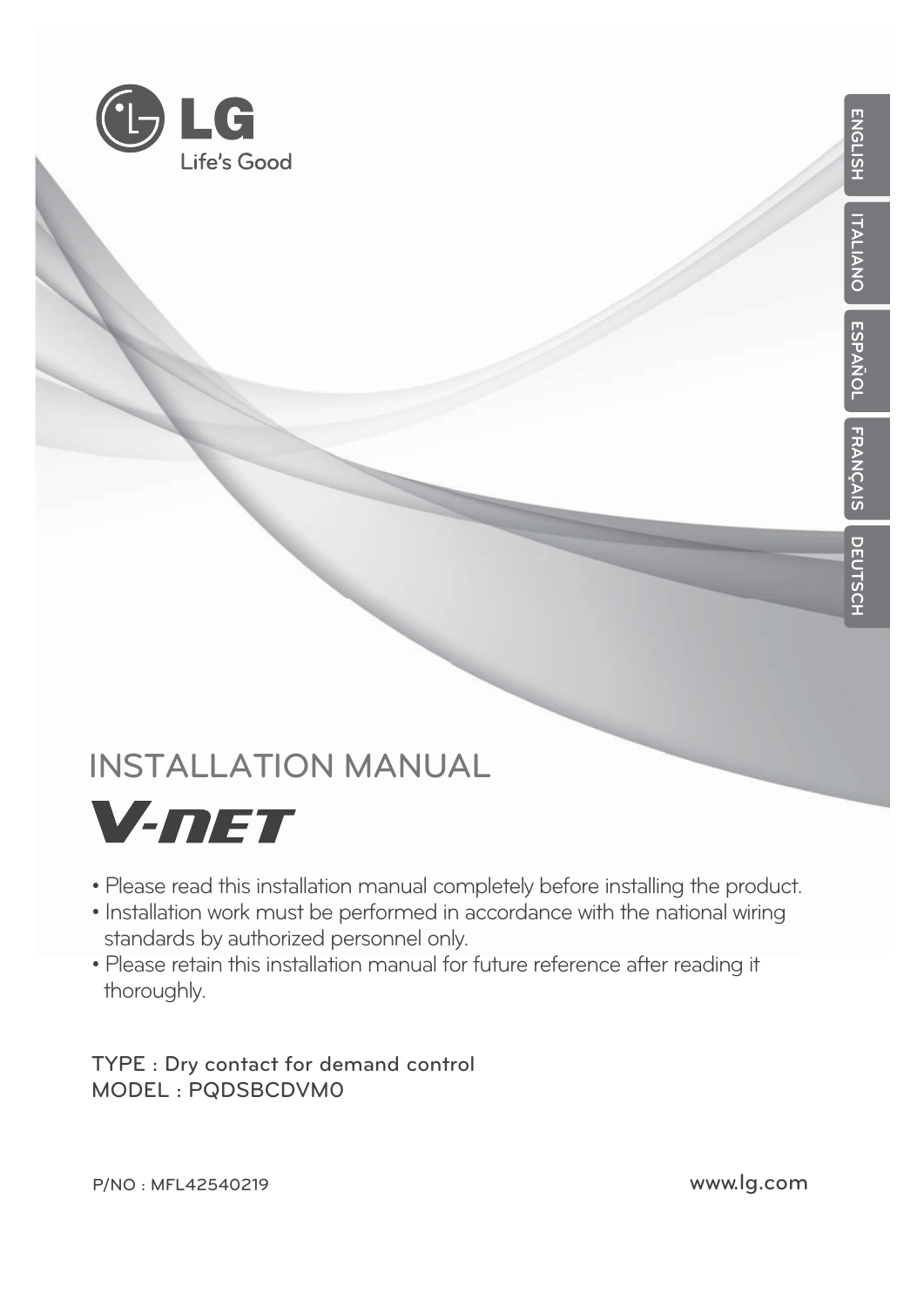Dry contact for demand control Installation manual

# **TABLE OF CONTENTS**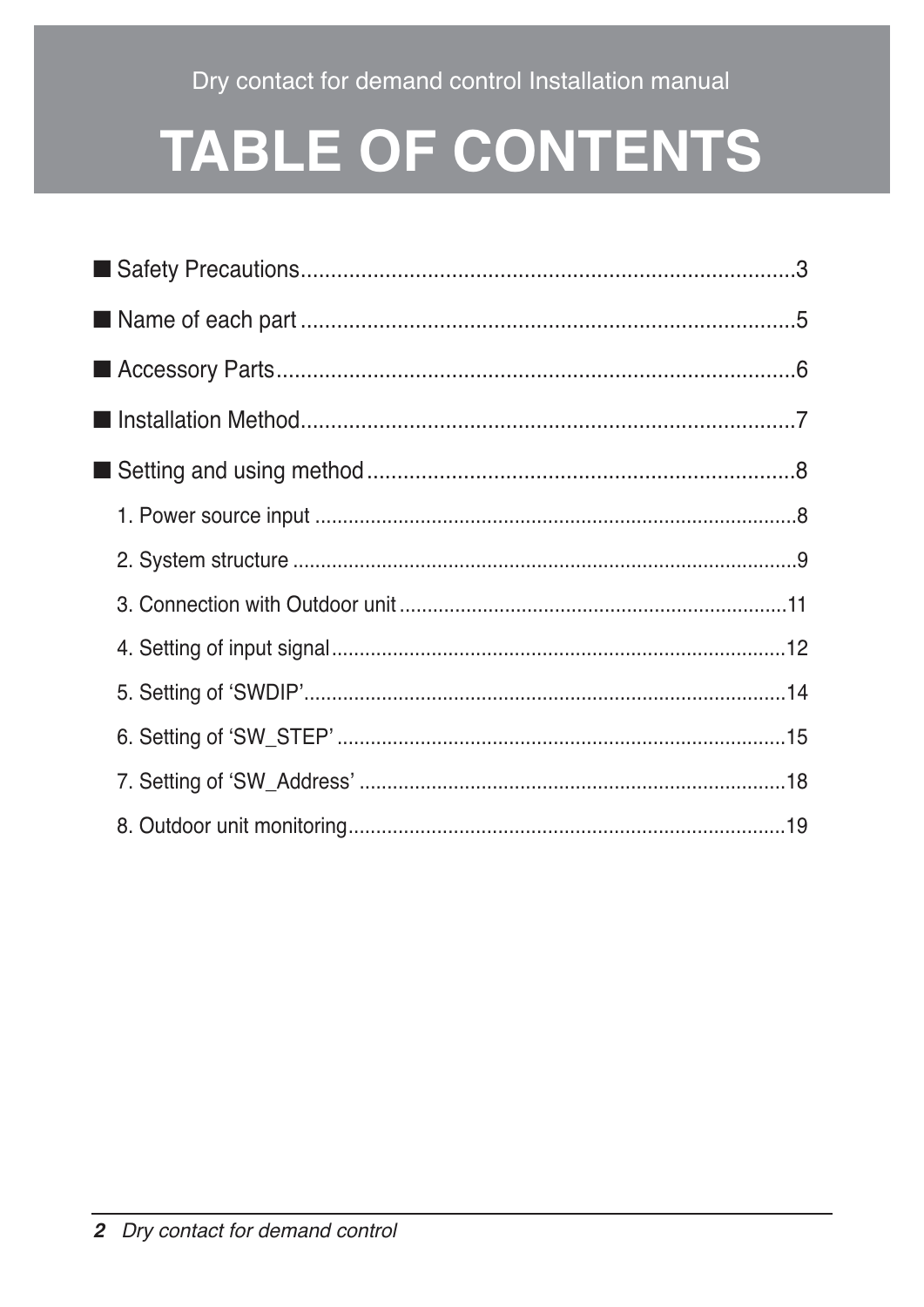## **Safety Precautions**

To prevent injury to the user or other people and property damage, the following instructions must be followed.

■ Incorrect operation due to ignoring instruction will cause harm or damage. The seriousness is classified by the following indications.

**WARNING ACAUTION** This symbol indicates the possibility of death or serious injury. This symbol indicates the possibility of injury or damage.

■ Meanings of symbols used in this manual are as shown below.

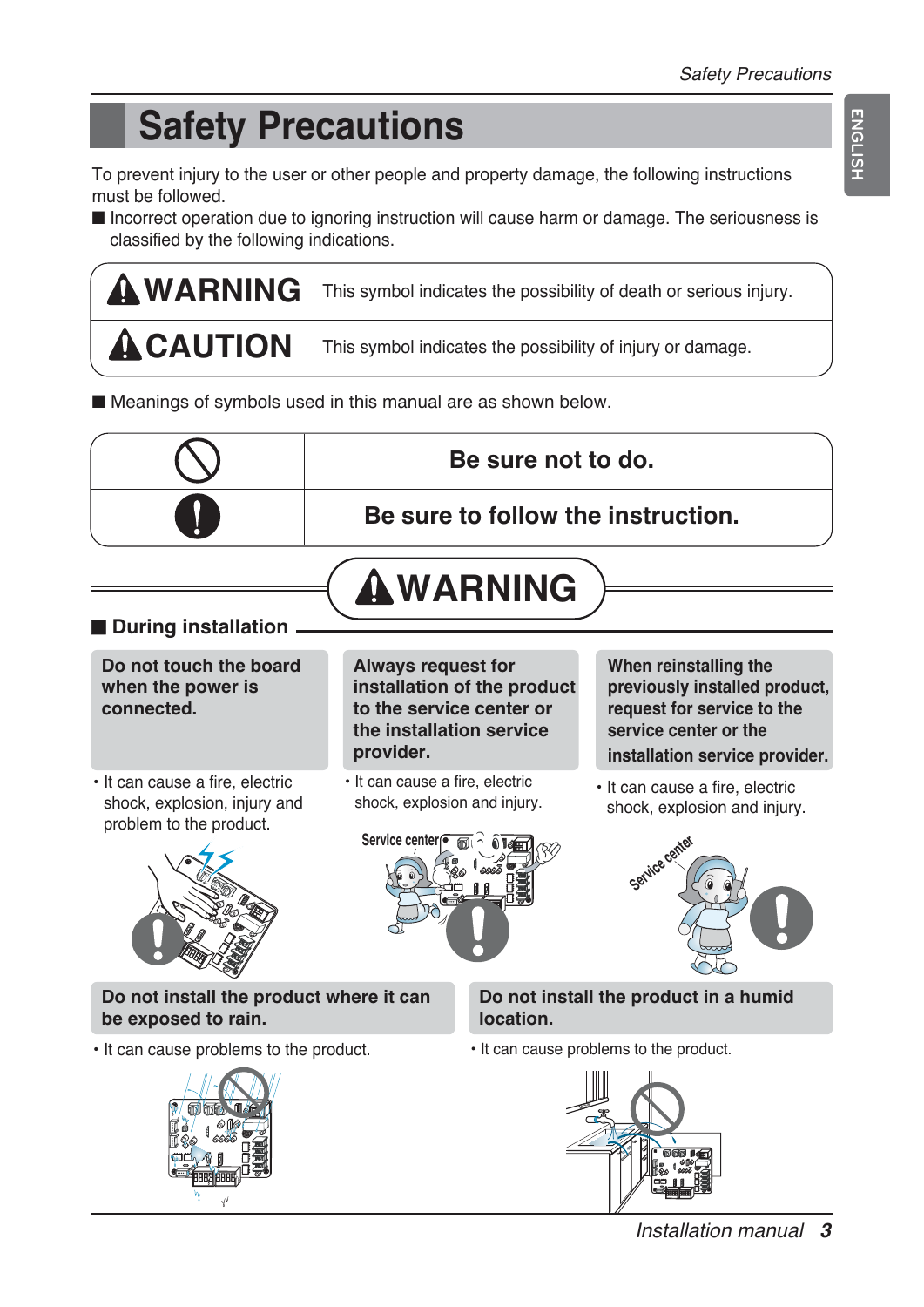#### ■ **During use**

**Do not modify or extend the power cord.** 

• It can cause a fire and electric shock.



**Do not pour water inside the product.**

• It can cause an electric shock and problem to the product.



**Do not give impact to the product.**

• It can cause problems to the product.



**Do not use any flaming devices near the product.** 

• It can cause a fire.



**When the product is submersed in water, always request for service to the service center or the installation service provider.** 

• It can cause a fire and electric shock.



**Do not use any heating devices near the power cord.** 

• It can cause a fire and electric shock.



**Make the children and the elderly use the product with the help of a guardian.** 

• It can cause a safety accident and problems to the product.

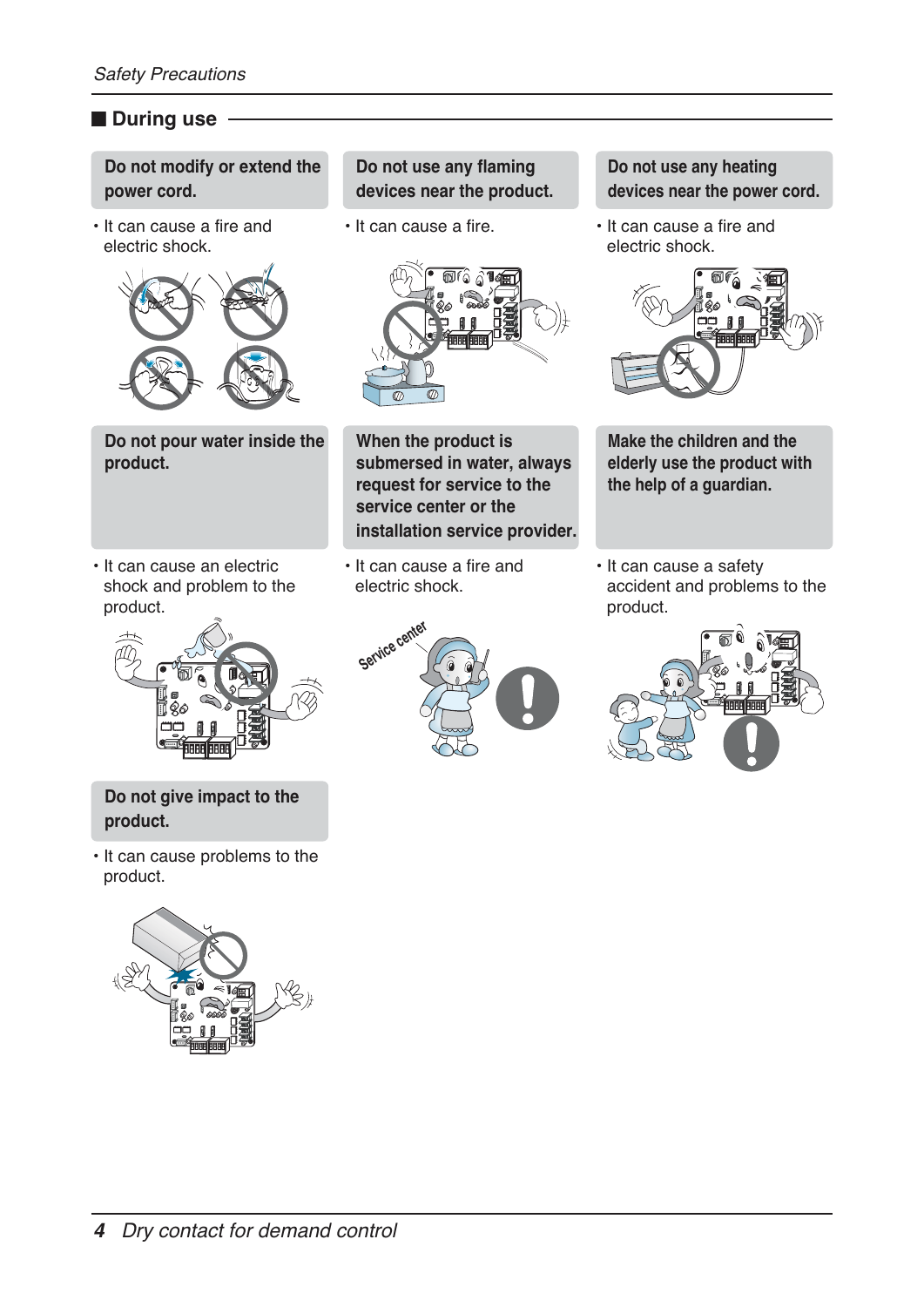## **Name of each part**



#### **DRY CONTACT FOR DEMAND CONTROL**

- **1. SWDIP :** Switch to select main function
- **2. SW\_Address2 :** Switch to set a upper address of the outdoor unit
- **3. SW\_Address1 :** Switch to set a lower address of the outdoor unit
- **4. SW\_STEP :** Switch to select a control mode.
- **5. CN\_PWR :** DC Input terminal
- **6. ERROR :** Error display with relay contact
- **7. BUS-A :** RS-485 (+) Terminal
- **8. BUS-B :** RS-485 (-) Terminal
- **9. CN\_CAPACITY** : Signal input terminal to control a capacity of outdoor unit
- **10. CN\_SPEED/CAP :** Signal input terminal for Analog Input/Low noise operation
- 11. CN\_OUT : Outdoor unit connector
- **12. LED1 :** Display LED for RS-485 status
- **13. LED01G,02G,03G :** Display LED for communication status
- **14. CN\_JIG :** Connector for writing program
- **15. SW1 :** Reset switch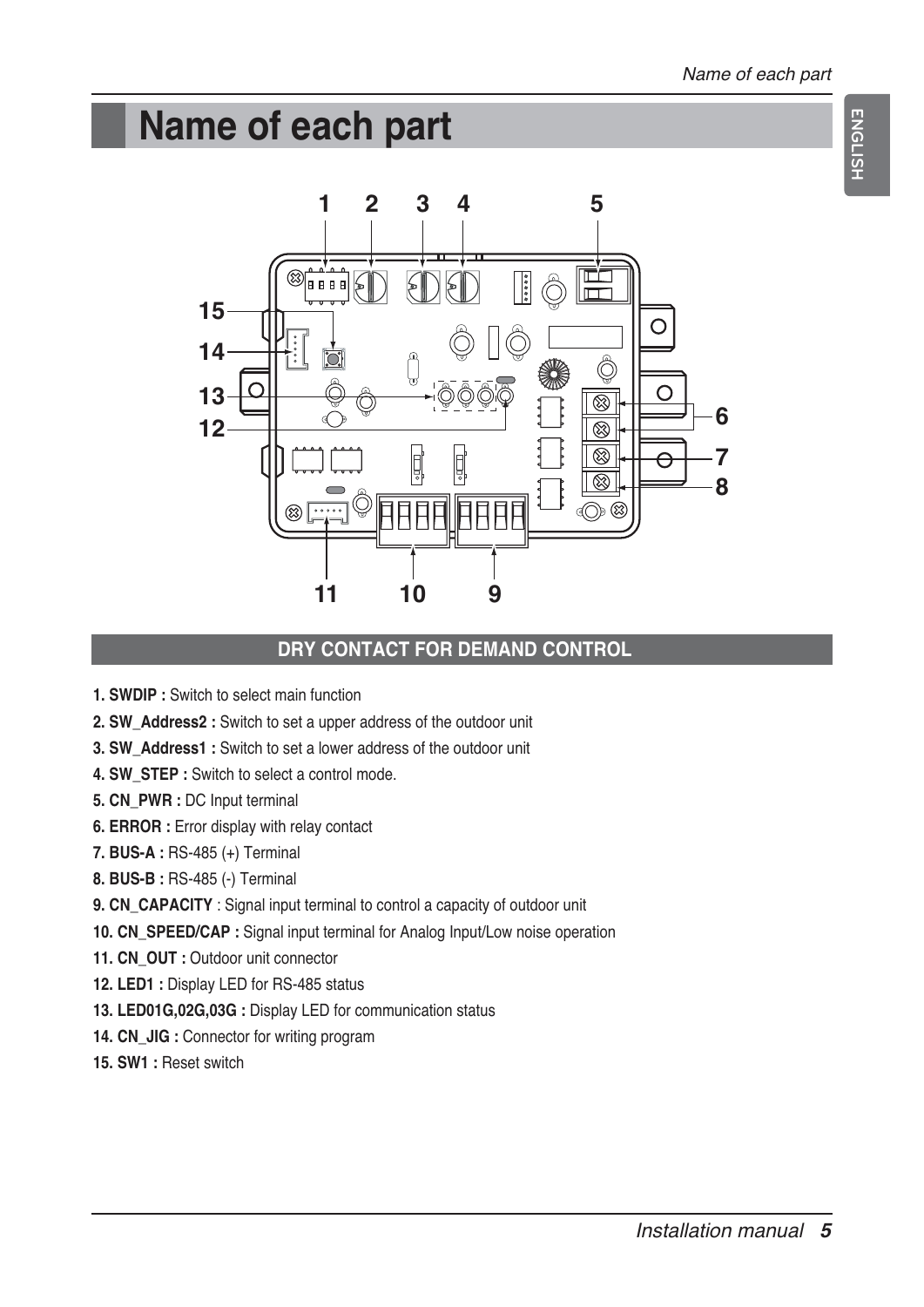## **Accessory Parts**



**Others :** Tie Wrap (3 EA) - Cable Tie Clamp (1 EA)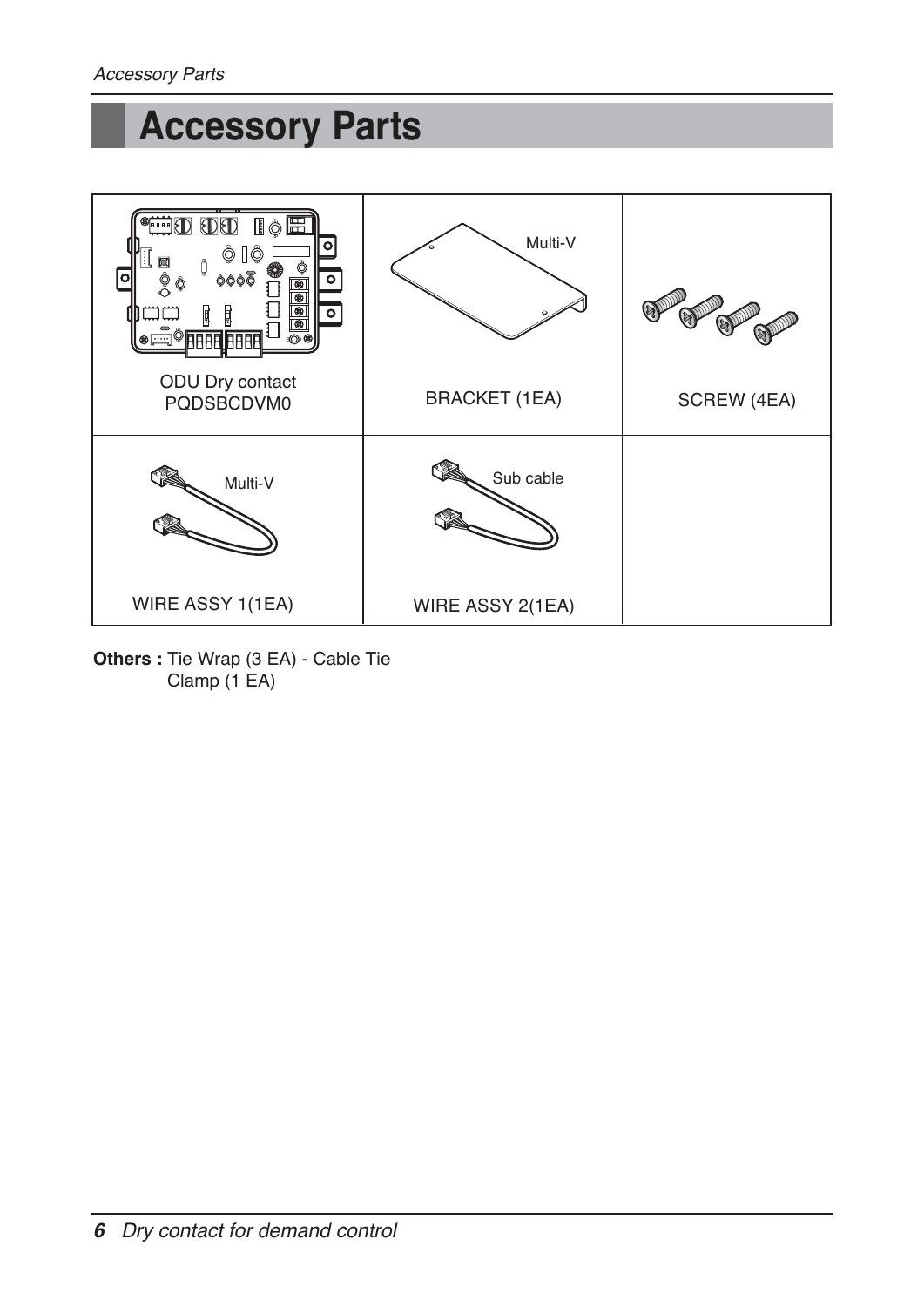## **Installation Method**

- ① Connect the connection wires according to the instructions. (Please refer to Setting and Using Method)
- ② Perform the switch setting according to switch setting method. (Please refer to Setting and Using Method)
- ③ Fix the Dry contact on suitable space inside of the outdoor unit.



### **A CAUTION**

- 1. Install the product on flat surface and screw at least 2 places. Otherwise the Dry contact may not be anchored properly.
- 2. Do not screw too tightly. It may cause deformation of the case.
- 3. Do not deform the case at random. It may cause malfunction of the Dry contact.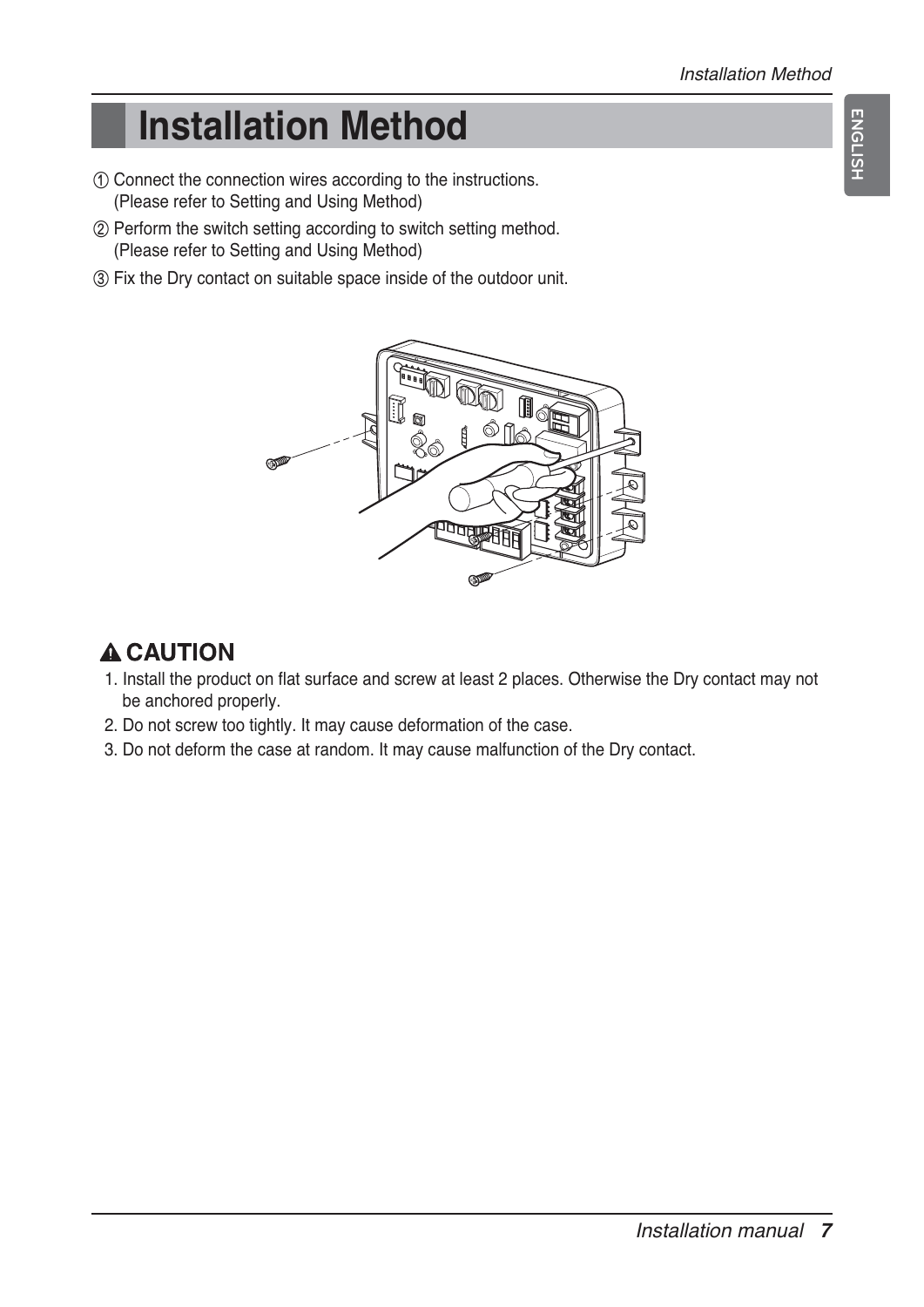## **Setting and using method**

**After change any Dry contact setting, then you must press RESET switch to reflect the setting.**

### *1. Power source input*

### ■ When wiring power source from outdoor unit



#### ■ When using external power source



#### *Notes*

This device can accept only DC Power input. Do not input 220VAC. Otherwise It will cause a serious damage.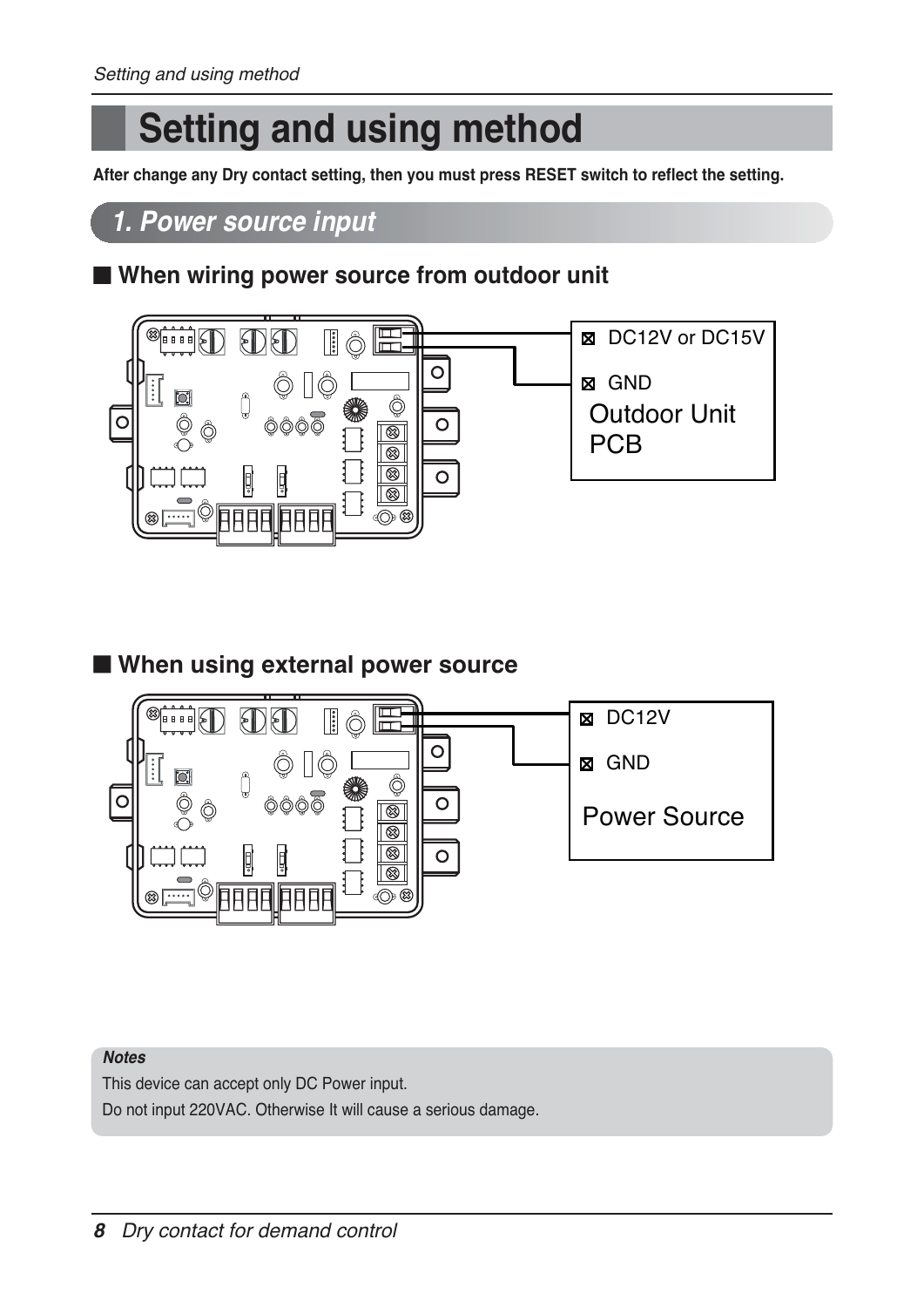**ENGLISH**



■ When outdoor unit doesn't have RS-485 communication function **(Slave Mode)**



#### *Notes*

This dry contact module is available after MultiV3 series.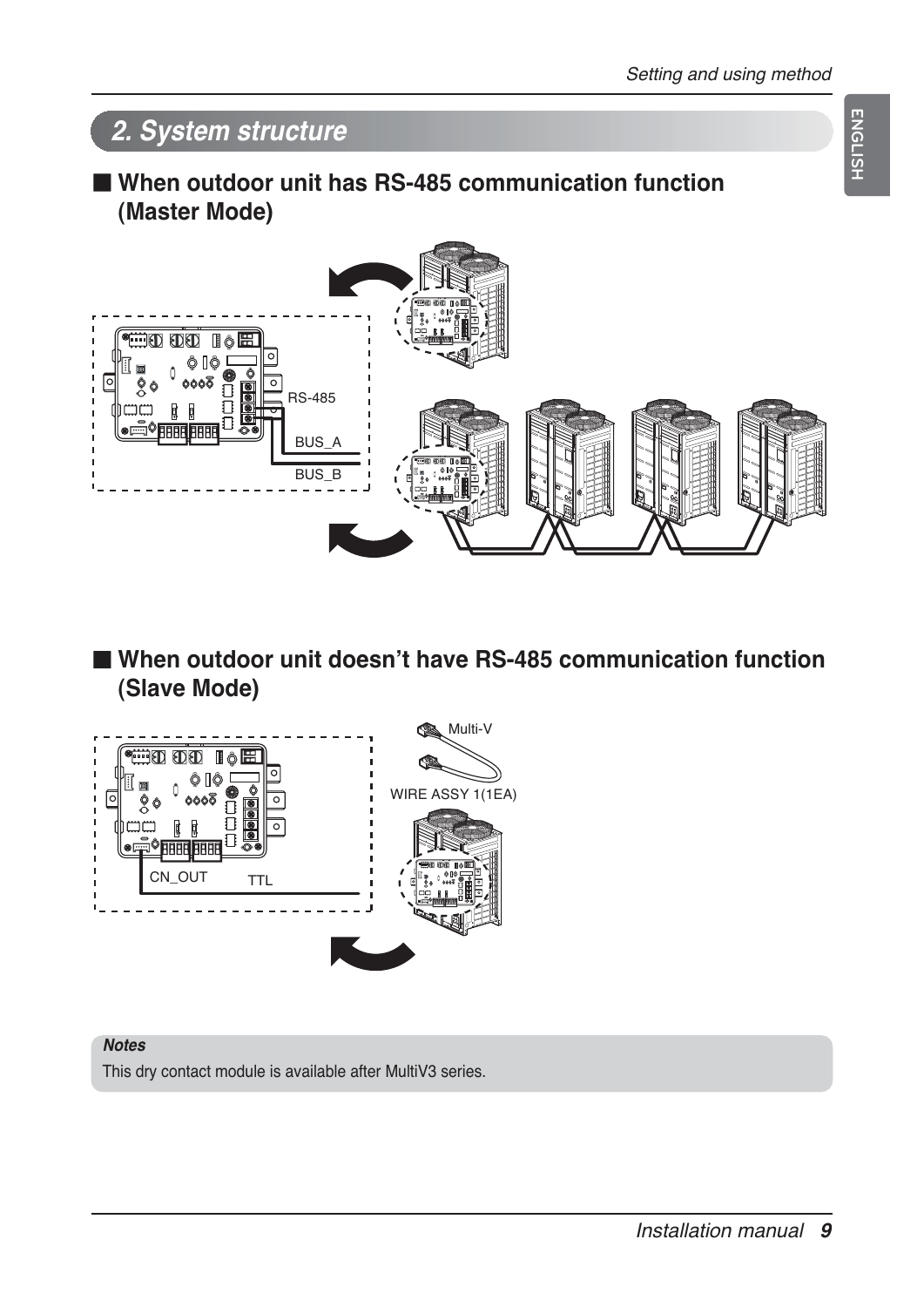### ■ When using ODU Dry contact with Central Control Devices **(Slave Mode)**



#### *Notes*

This dry contact module is available after MultiV3 series.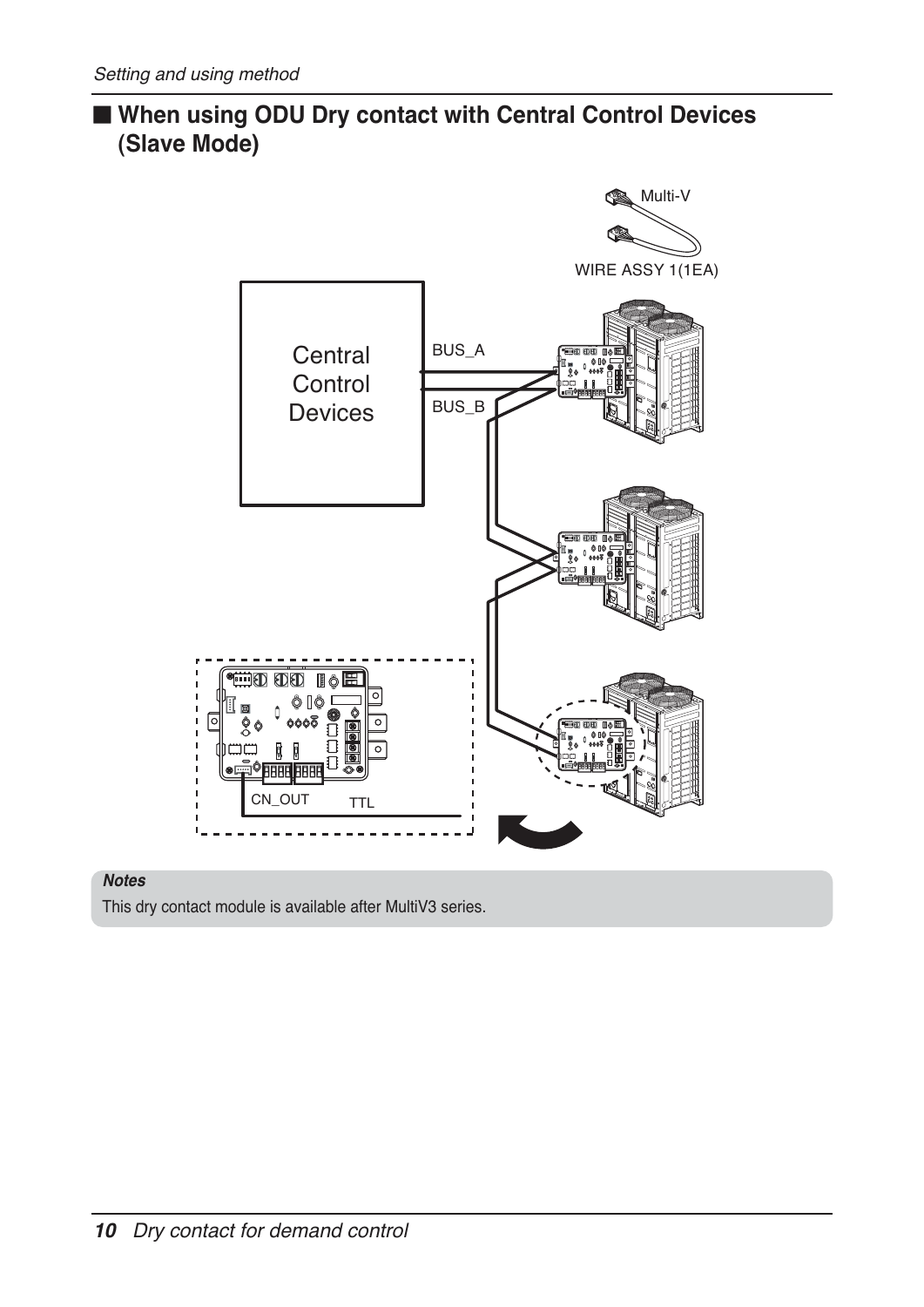## *3. Connection with Outdoor unit*

### ■ **When outdoor unit has RS-485 communication function (RS-485 Built-in model)**



■ When outdoor unit doesn't have RS-485 communication function

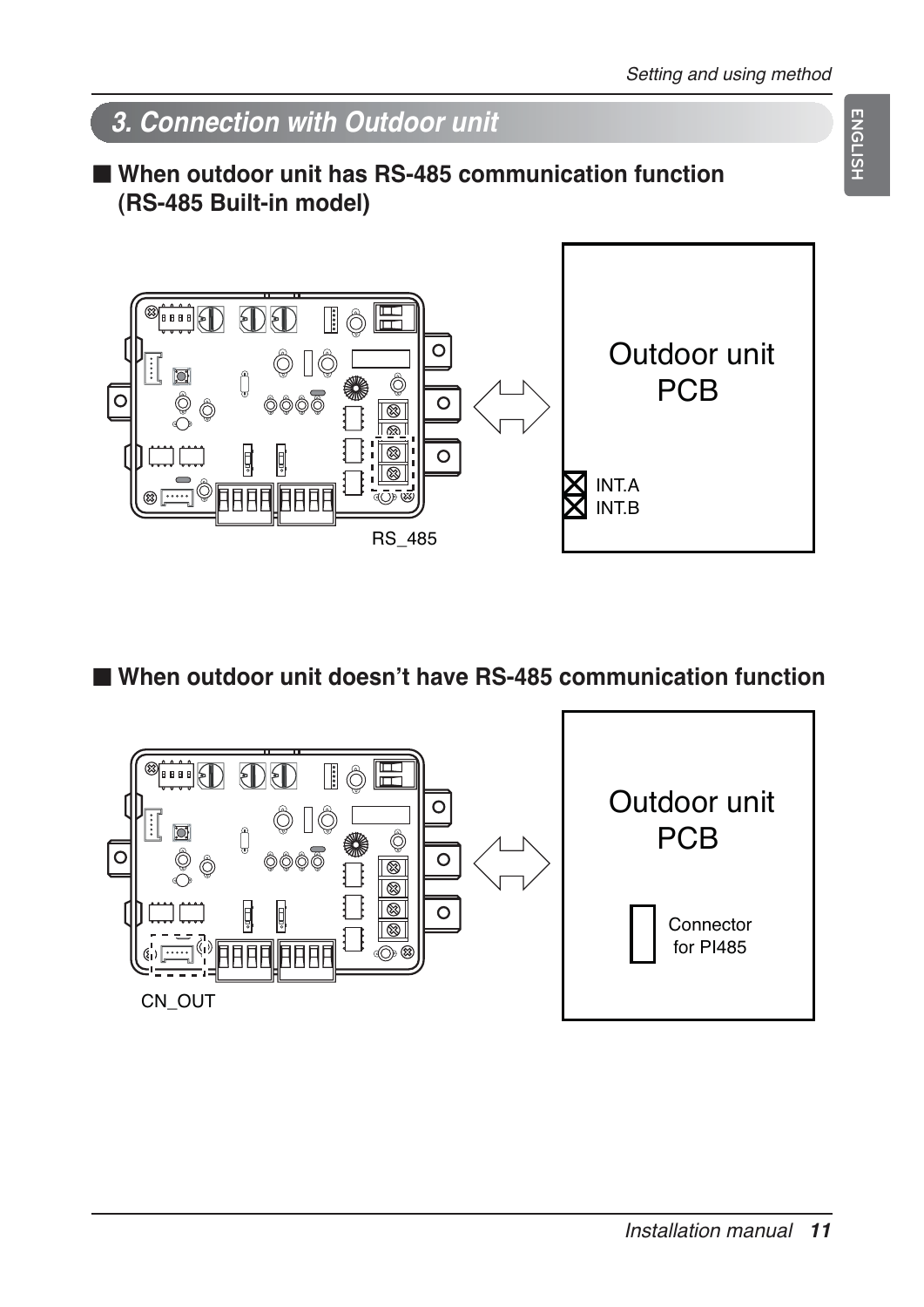## *4. Setting of input signal*

■ **When using contact signal input without external power**



■ When using contact signal input with external power

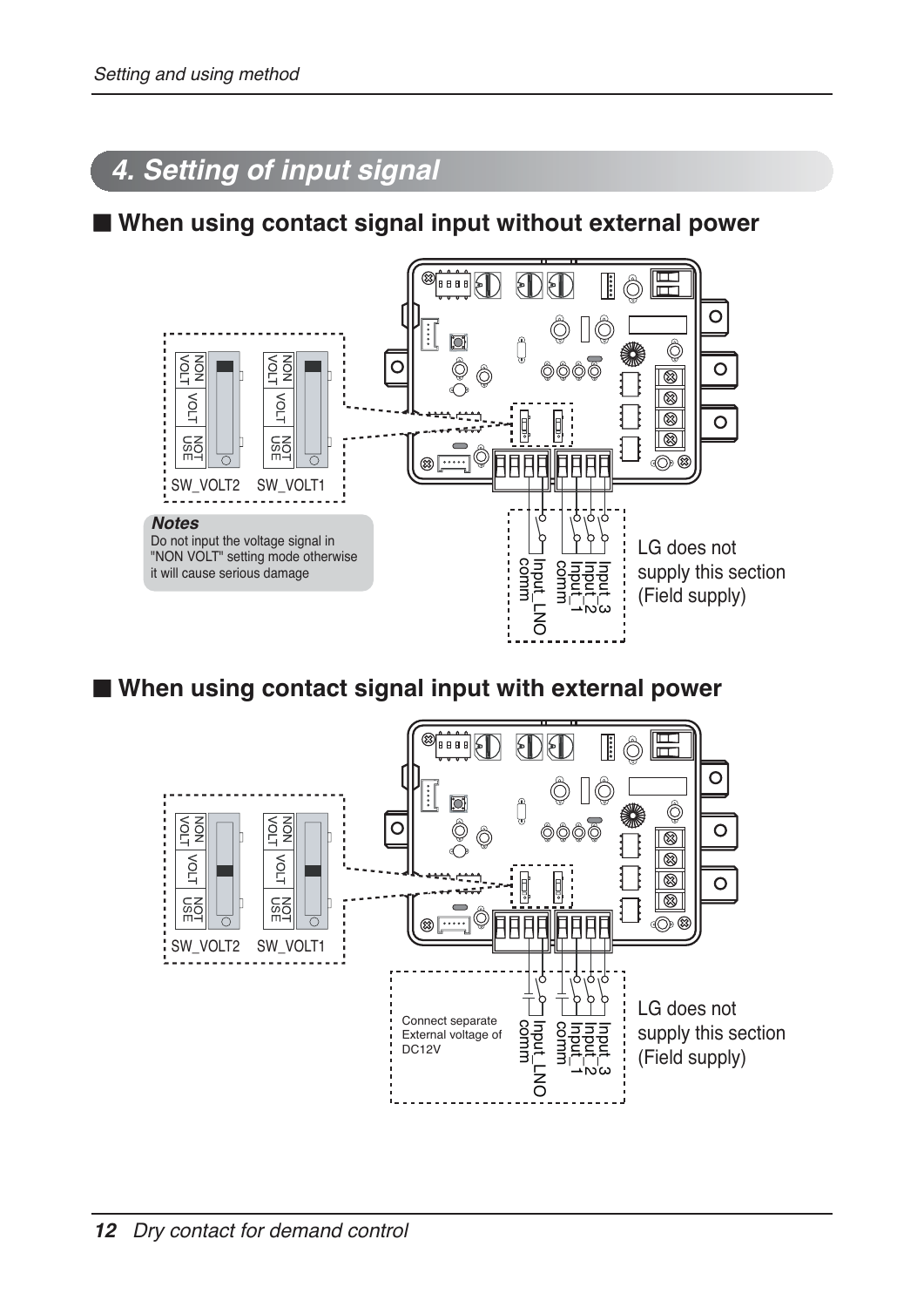**ENGLISH ENGLISH**

## ■ When using analog input signal



#### *Notes*

- When using an analog signal, Central control Devices can not be used together. Do not use signal cable over 1meter.
- Do not change a command too quickly. Keep the command 30 seconds at least, otherwise it will cause a damage to outdoor unit.
- This function is very sensitive to supplied power. So when using analog inputs, supply a constant-voltage by external power source.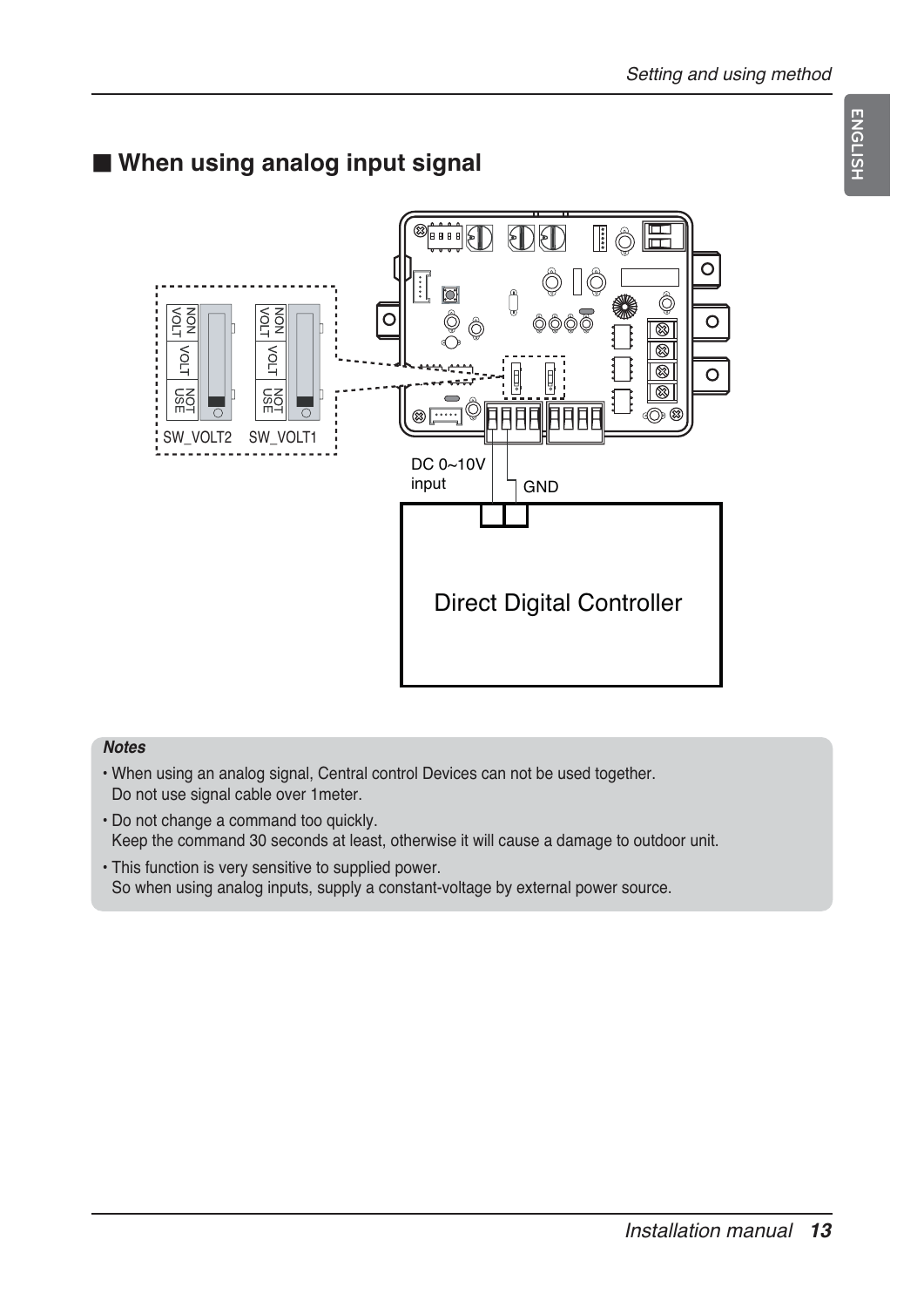## *5. Setting of ʻSWDIP'*

### ■ Using 'SWDIP', select the option of control function as **described below**



| <b>Position</b>                        | <b>Function</b>                                                      |
|----------------------------------------|----------------------------------------------------------------------|
| <b>Chl</b><br>3<br>2<br>$\overline{4}$ | ON: Master Mode<br>OFF : Slave Mode                                  |
| $ON$ -<br>$L1$ 2 3<br>$\overline{4}$   | ON : Enable Low Noise Operation<br>OFF : Disable Low Noise Operation |
| ON<br>---<br>$2 \t3 \t4$<br>L1         | No Function                                                          |
| ON<br>$\overline{2}$                   | ON: On Boarding Mode<br>OFF: No Function                             |

#### *Notes*

After change ʻSWDIP' setting, then you must press reset switch to reflect the setting.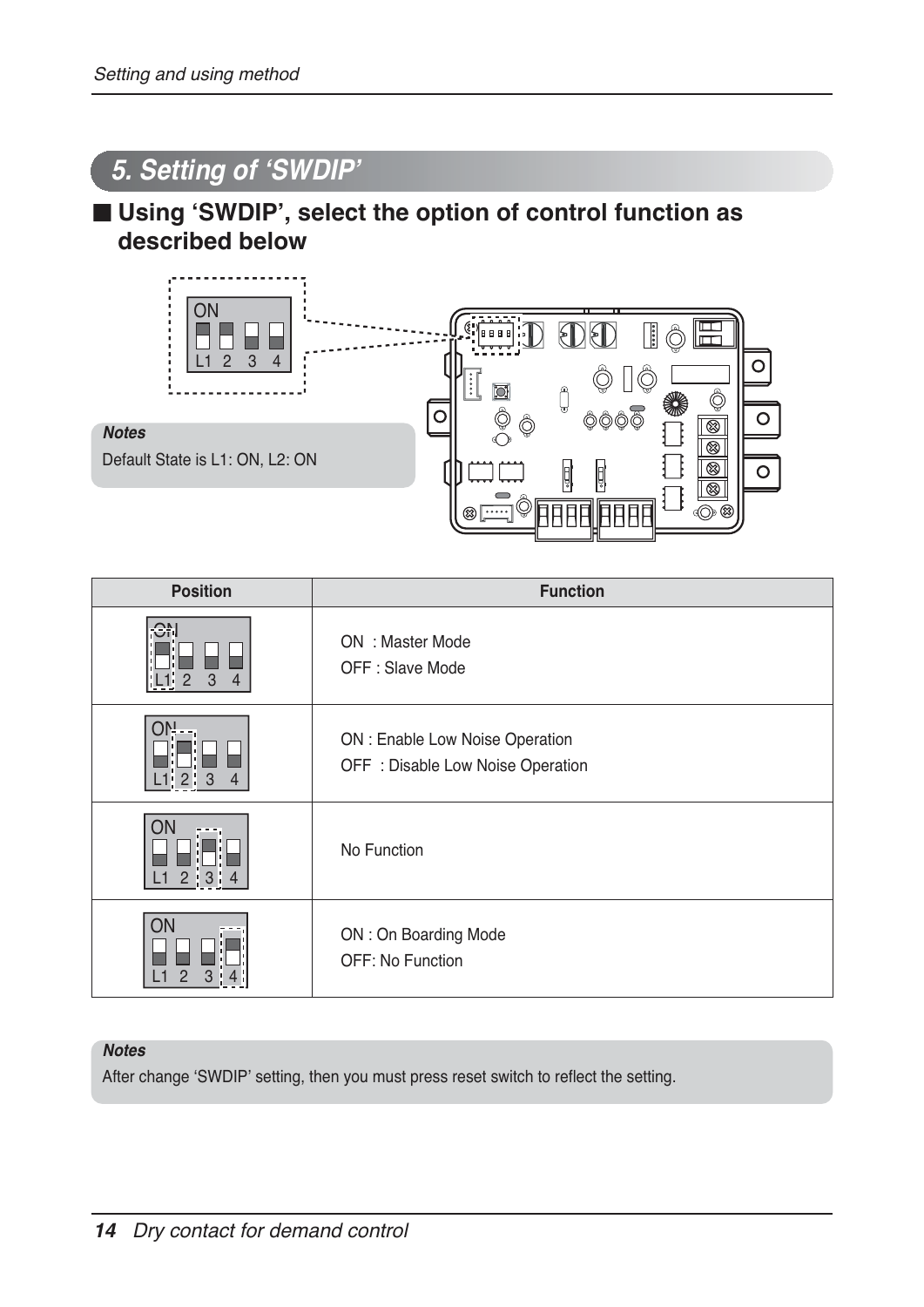## **ENGLISH ENGLISH**

## *6. Setting of ʻSW\_STEP'*

### ■ Use the 'SW\_SETP' to set a control step for contact signal **input.**

**: The type of input signal and control step can be set using ʻSW\_STEP'**



#### **- Type of input signal**

| SW STEP             | <b>Input Signal</b>  |
|---------------------|----------------------|
| 0, 1, 2, 3, 4, 5, 6 | Contact signal input |
|                     | Analog input signal  |

#### **- Detail of the control step for contact signal input**

| SW_STEP                 | Input_1      | Input_2      | Input_3      | Comp capacity<br>Of outdoor unit(%) | Type of input  |
|-------------------------|--------------|--------------|--------------|-------------------------------------|----------------|
| $\mathbf{0}$            | $\mathbf 0$  | $\mathbf{0}$ | $\mathbf{0}$ | No control                          |                |
|                         |              | $\mathbf{0}$ | $\mathbf{0}$ | 70                                  |                |
|                         | $\mathbf 0$  |              | $\Omega$     | 40                                  | Contact signal |
|                         | $\mathbf 0$  | $\Omega$     |              | COMP OFF                            |                |
| $\overline{\mathbf{1}}$ | $\mathbf 0$  | $\Omega$     | $\Omega$     | No control                          |                |
|                         |              | $\Omega$     | $\Omega$     | 70                                  |                |
|                         | $\mathbf 0$  |              | $\Omega$     | 50                                  | Contact signal |
|                         | $\mathbf{0}$ | $\Omega$     |              | <b>COMP OFF</b>                     |                |
| $\overline{2}$          | $\mathbf 0$  | $\Omega$     | $\Omega$     | No control                          |                |
|                         |              | $\Omega$     | $\Omega$     | 80                                  | Contact signal |
|                         | $\mathbf 0$  |              | $\Omega$     | 50                                  |                |
|                         | $\mathbf 0$  | $\mathbf{0}$ |              | <b>COMP OFF</b>                     |                |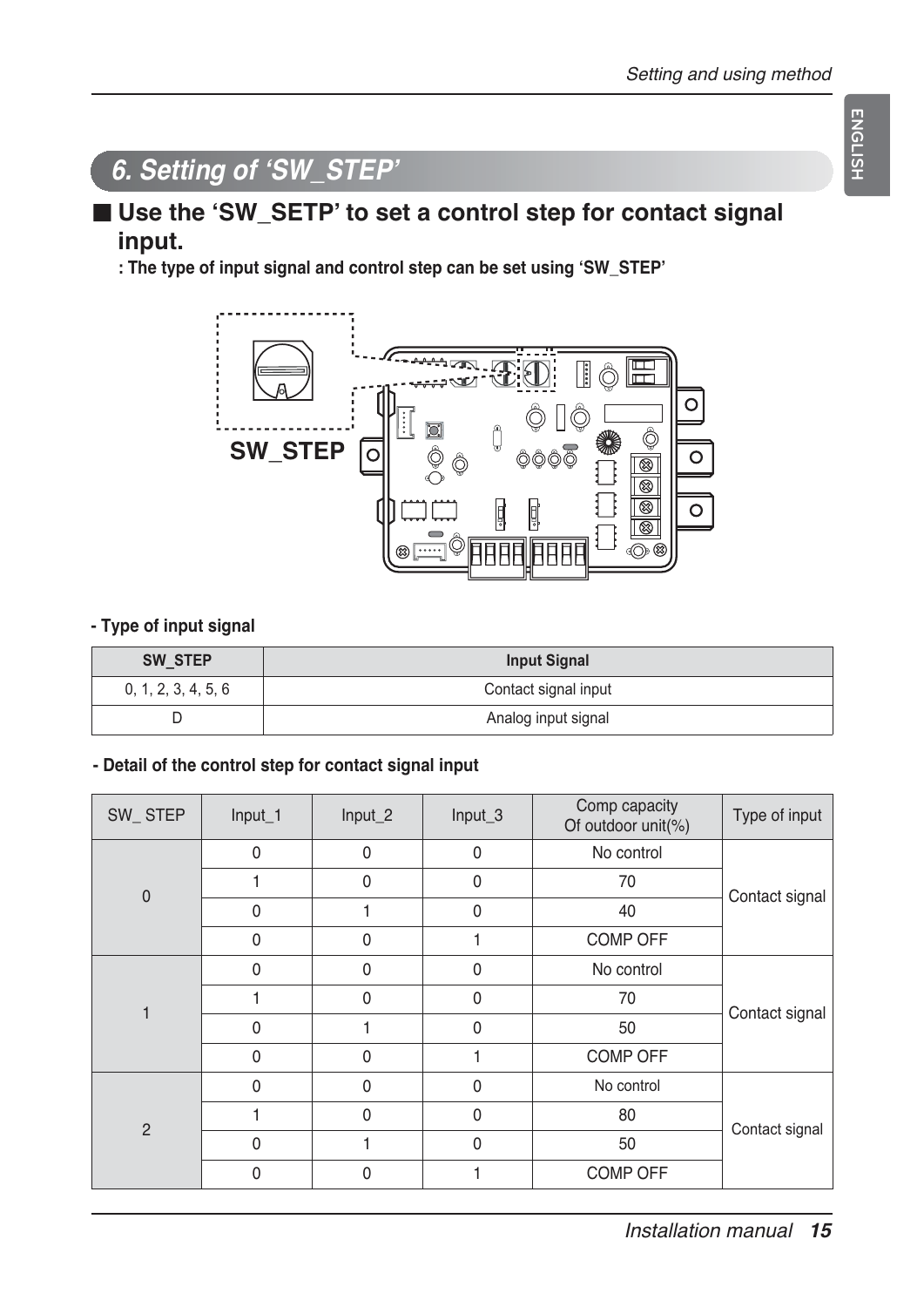| SW_STEP        | Input_1        | Input_2      | Input_3      | Comp capacity<br>Of outdoor unit(%) | Type of input  |  |
|----------------|----------------|--------------|--------------|-------------------------------------|----------------|--|
| $\overline{3}$ | $\mathbf 0$    | $\mathbf 0$  | $\mathbf 0$  | No control                          |                |  |
|                | 1              | $\mathbf 0$  | $\mathbf 0$  | 70                                  | Contact signal |  |
|                | $\overline{0}$ | 1            | $\mathbf{0}$ | 40                                  |                |  |
|                | $\mathbf 0$    | $\mathbf 0$  | 1            | ALL OFF                             |                |  |
|                | $\mathbf 0$    | $\mathbf 0$  | $\mathbf 0$  | No control                          |                |  |
| $\overline{4}$ | 1              | $\mathbf 0$  | $\mathbf 0$  | 70                                  | Contact signal |  |
|                | $\mathbf 0$    | 1            | $\mathbf 0$  | 50                                  |                |  |
|                | $\mathbf 0$    | $\mathbf 0$  | 1            | ALL OFF                             |                |  |
| $\overline{5}$ | $\mathbf 0$    | $\mathbf 0$  | $\mathbf 0$  | No control                          |                |  |
|                | 1              | $\mathbf{0}$ | $\mathbf{0}$ | 80                                  | Contact signal |  |
|                | $\mathbf 0$    | 1            | $\mathbf 0$  | 50                                  |                |  |
|                | $\mathbf 0$    | $\mathbf 0$  | 1            | ALL OFF                             |                |  |
| $6\,$          | $\mathbf 0$    | $\mathbf 0$  | $\mathbf 0$  | No control                          |                |  |
|                | 1              | $\mathbf 0$  | $\mathbf 0$  | 50                                  | Contact signal |  |
|                | $\mathbf 0$    | 1            | $\mathbf 0$  | COMP OFF                            |                |  |
|                | $\mathbf 0$    | $\mathbf 0$  |              | ALL OFF                             |                |  |

#### *Notes*

• Do not change a command too quickly.

Keep the command 30 seconds at least, otherwise it will cause a damage to outdoor unit.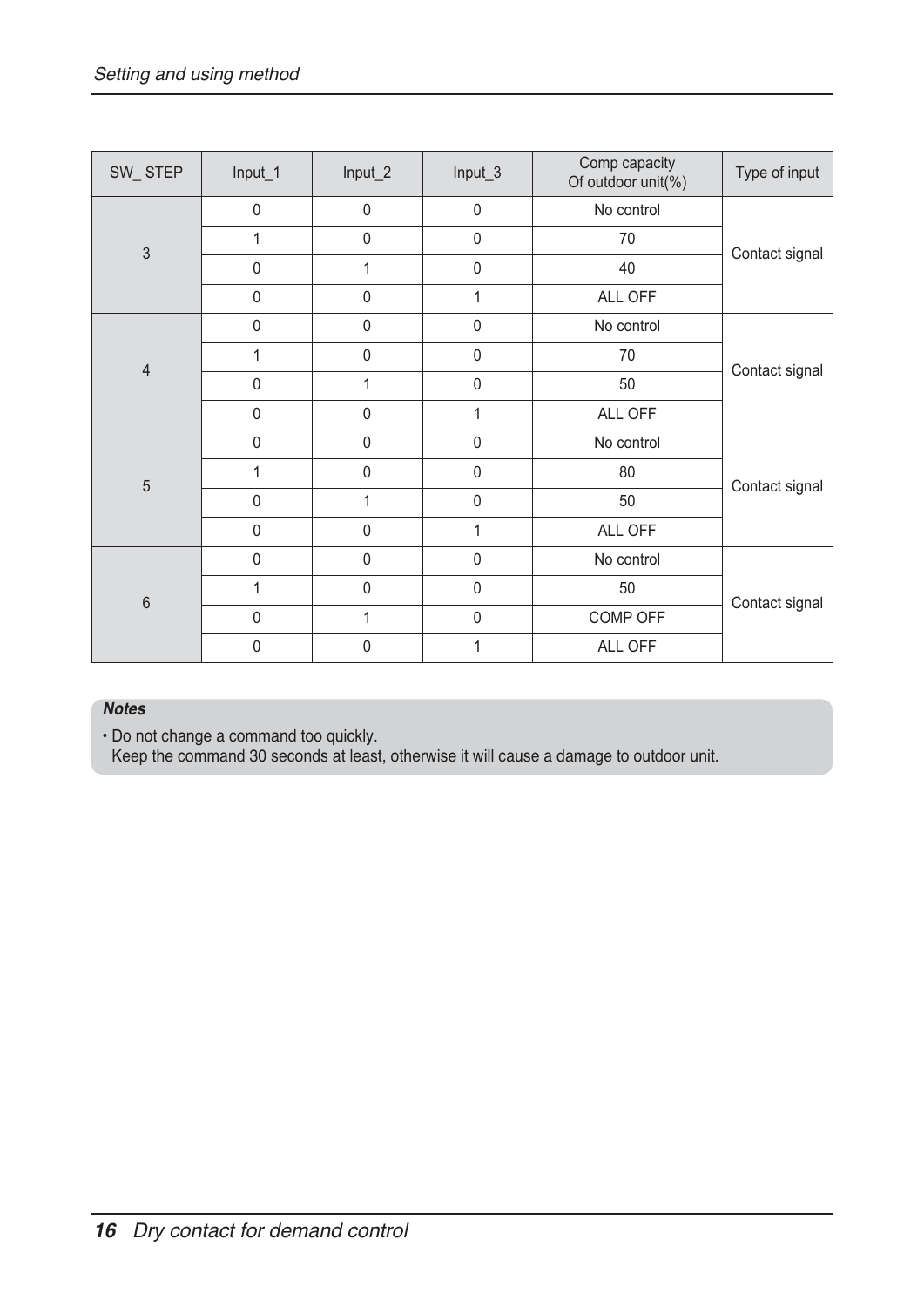#### **- Detail of the control step for analog input signal**

| SW_STEP | Input Voltage  | Comp capacity<br>Of outdoor unit(%) | Type of input |  |  |
|---------|----------------|-------------------------------------|---------------|--|--|
|         | $\pmb{0}$      | No control                          |               |  |  |
|         | $\mathbf{1}$   | 100                                 |               |  |  |
|         | $\overline{c}$ | $90\,$                              |               |  |  |
|         | 3              | 80                                  |               |  |  |
|         | $\overline{4}$ | 70                                  |               |  |  |
| D       | 5              | 60                                  |               |  |  |
|         | 6              | 50                                  |               |  |  |
|         | $\overline{7}$ | 45                                  |               |  |  |
|         | 8              | 40                                  |               |  |  |
|         | 9              | COMP OFF                            |               |  |  |
|         | $10$           | ALL OFF                             | Analog input  |  |  |
| Ε       | $\pmb{0}$      | COMP OFF                            |               |  |  |
|         | $\mathbf{1}$   | 40                                  |               |  |  |
|         | $\overline{c}$ | 45                                  |               |  |  |
|         | 3              | 50                                  |               |  |  |
|         | $\overline{4}$ | 60                                  |               |  |  |
|         | 5              | $70\,$                              |               |  |  |
|         | 6              | 80                                  |               |  |  |
|         | $\overline{7}$ | 90                                  |               |  |  |
|         | 8              | 100                                 |               |  |  |
|         | 9              | 100                                 |               |  |  |
|         | $10$           | 100                                 |               |  |  |

#### *Notes*

• Do not change a command too quickly.

Keep the command 30 seconds at least, otherwise it will cause a damage to outdoor unit.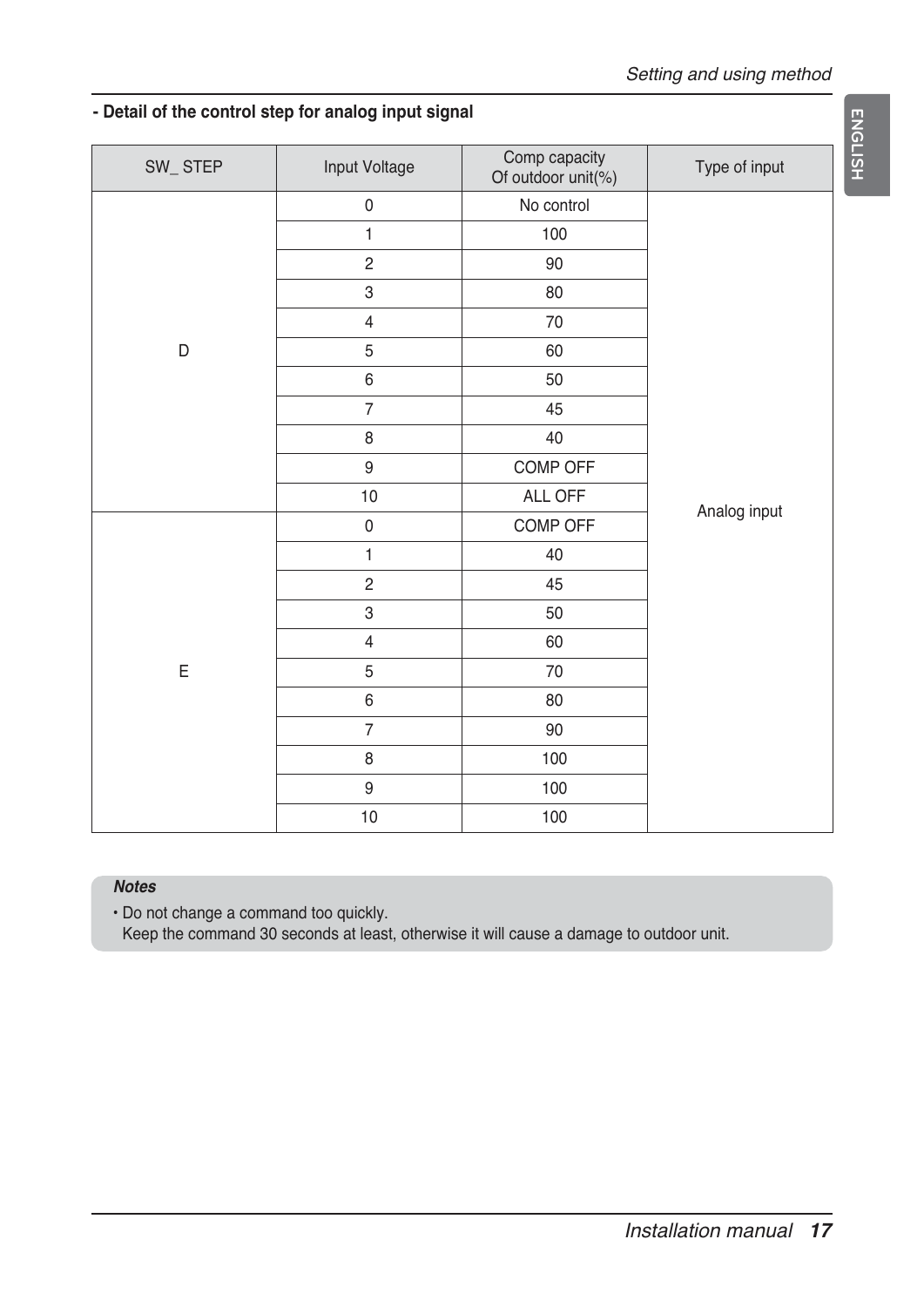## *7. Setting of ʻSW\_Address'*

### ■ Use the 'SW\_Address' to set an address of outdoor unit

**- Master Mode**

**use SW\_ADDRESS2 to set a group(0~F) If you set a group as "0", the address of outdoor unit should be "00~0F"**

**- Slave Mode (when using with central control device) use all to set the address of outdoor unit for sending to central control device.**



#### *Notes*

- Using this switch, the address of outdoor unit can be set as 0~254(00~FE)
- If the outdoor unit has it's own address, you need not to set address in slave mode.
- After change ʻSW\_Adress' setting, then you must press reset switch to reflect the setting.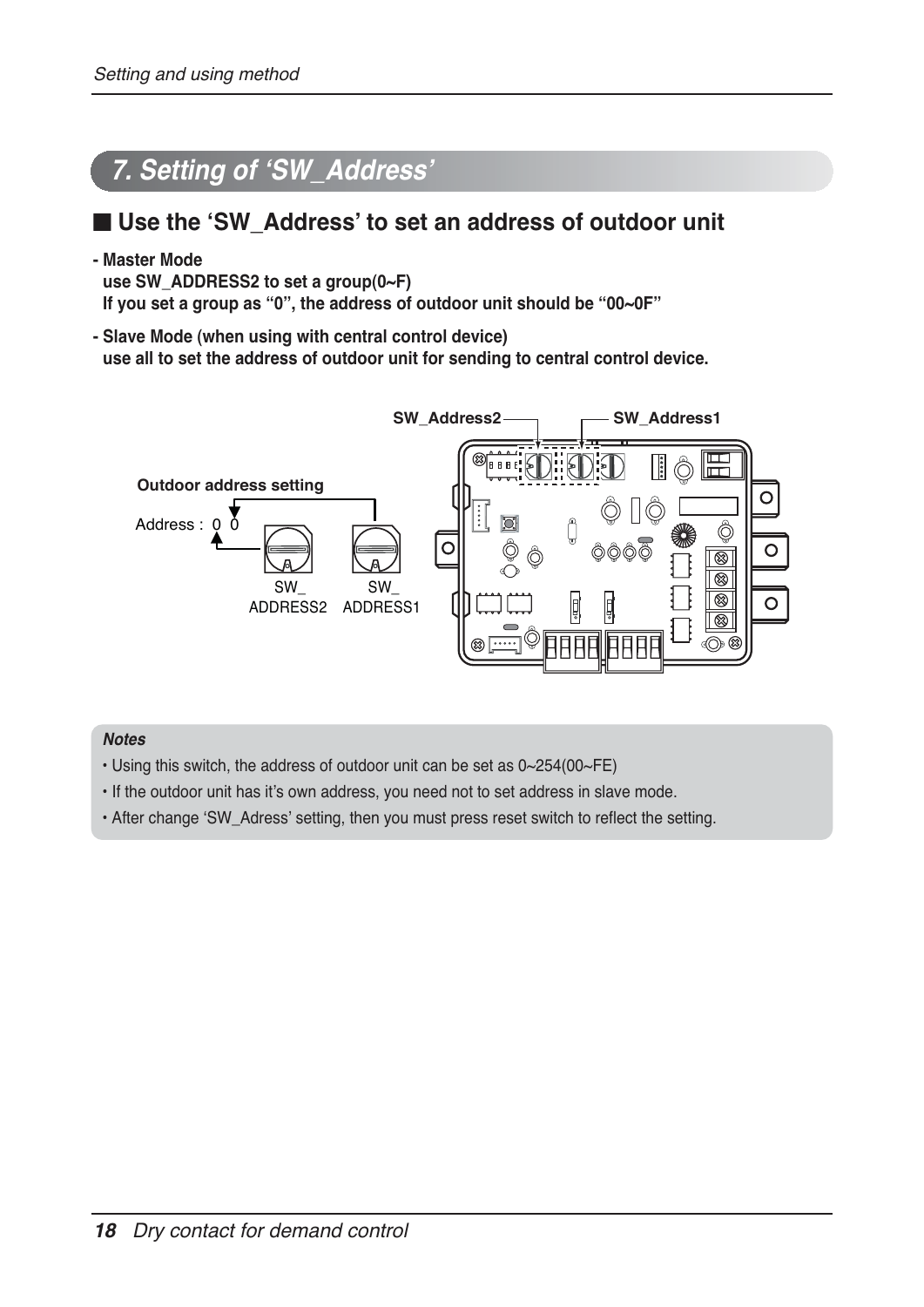## **ENGLISH ENGLISH**

## *8. Outdoor unit monitoring*

■ Monitoring outdoor unit error : Refer to below and connect to the **control device that you want to control.**



#### *Notes*

• Maximum external power source is recommended as below AC : 3A at 250V DC : 3A at 30V